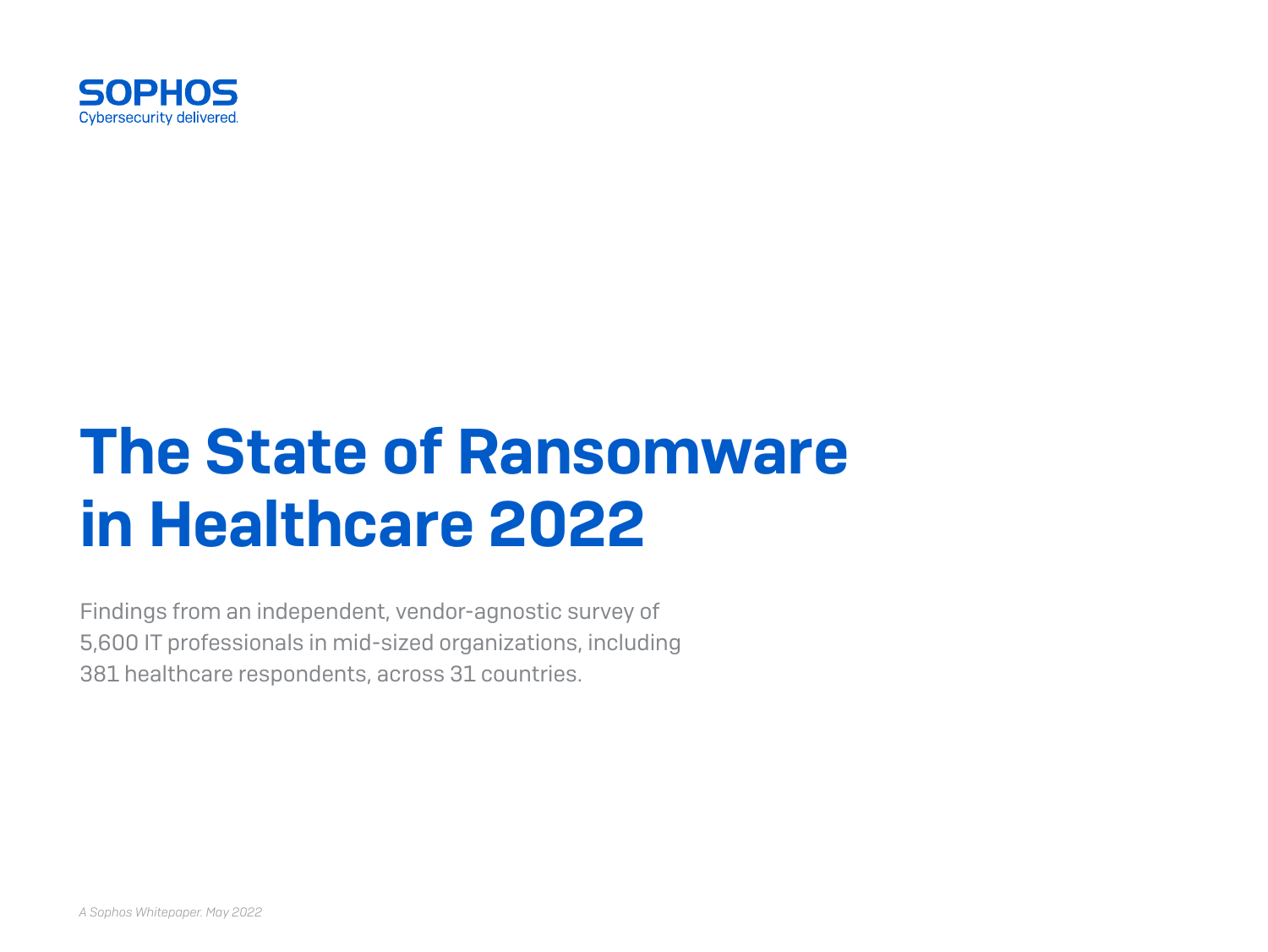#### Introduction

Sophos' annual study of the real-world ransomware experiences of IT professionals in healthcare working at the frontline has revealed an ever more challenging attack environment. Together with the growing financial and operational burden ransomware places on its victims, the report also shines new light on the relationship between ransomware and cyber insurance, including the role insurance is playing in driving changes to cyber defenses.

## About the survey

Sophos commissioned research agency Vanson Bourne to conduct an independent, vendor-agnostic survey of 5,600 IT professionals, including 381 healthcare respondents, in mid-sized organizations (100-5,000 employees) across 31 countries. The survey was conducted during January and February 2022, and respondents were asked to respond based on their experiences over the previous year.





381 Healthcare respondents



31 countries



100-5,000 employees

 $\leftarrow$  Jan/Feb 2022 research conducted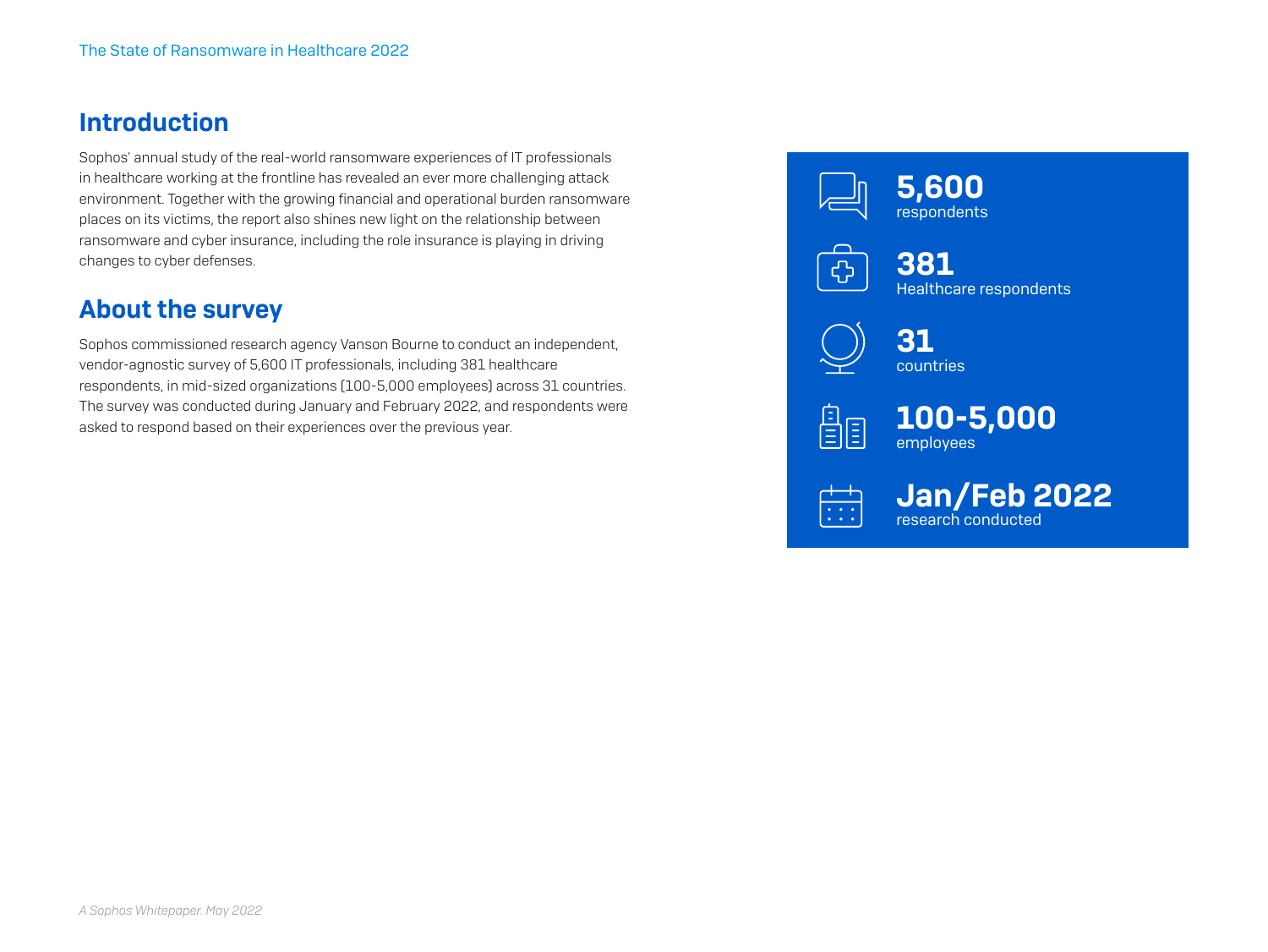## Attacks are up and their complexity and impact are increasing

66% of healthcare organizations were hit by ransomware last year, up from 34% in 2020. This is a 94% increase over the course of a year, demonstrating that adversaries have become considerably more capable at executing the most significant attacks at scale. This likely also reflects the growing success of the ransomware-as-a-service model, which significantly extends the reach of ransomware by reducing the skill level required to create and deploy an attack. [Note: hit by ransomware was defined as one or more devices impacted by the attack but not necessarily encrypted.]

If we compare the prevalence of ransomware attacks across all sectors surveyed, the rate of attacks on healthcare was at par with the global average of 66%.

In terms of data encryption rate, healthcare, with a 61% encryption rate, performed better than the global average of 65%, indicating that healthcare was better able to stop data encryption in a ransomware attack. There was also a drop in healthcare's encryption rate over the previous year (65% in 2020).

The percentage of victims who experienced extortion-only attacks, where data was not encrypted but the organization was held to ransom with the threat of exposing data, reduced from 7% in 2020 to 4% in 2021. One reason for this good showing could be that more healthcare organizations are now opting for cyber insurance, which demands higher cybersecurity defense enhancements. We will look at this trend in the later part of this report.

The increase in successful ransomware attacks is part of an increasingly challenging broader threat environment which has affected healthcare more than any other sector. Healthcare saw the highest increase in volume of cyber attacks (69%) as well as the complexity of cyber attacks (67%) compared to the cross-sector average of 57% and 59% respectively. In terms of the impact of these cyber attacks, healthcare was the second most affected sector (59%) compared to the global average of 53%.

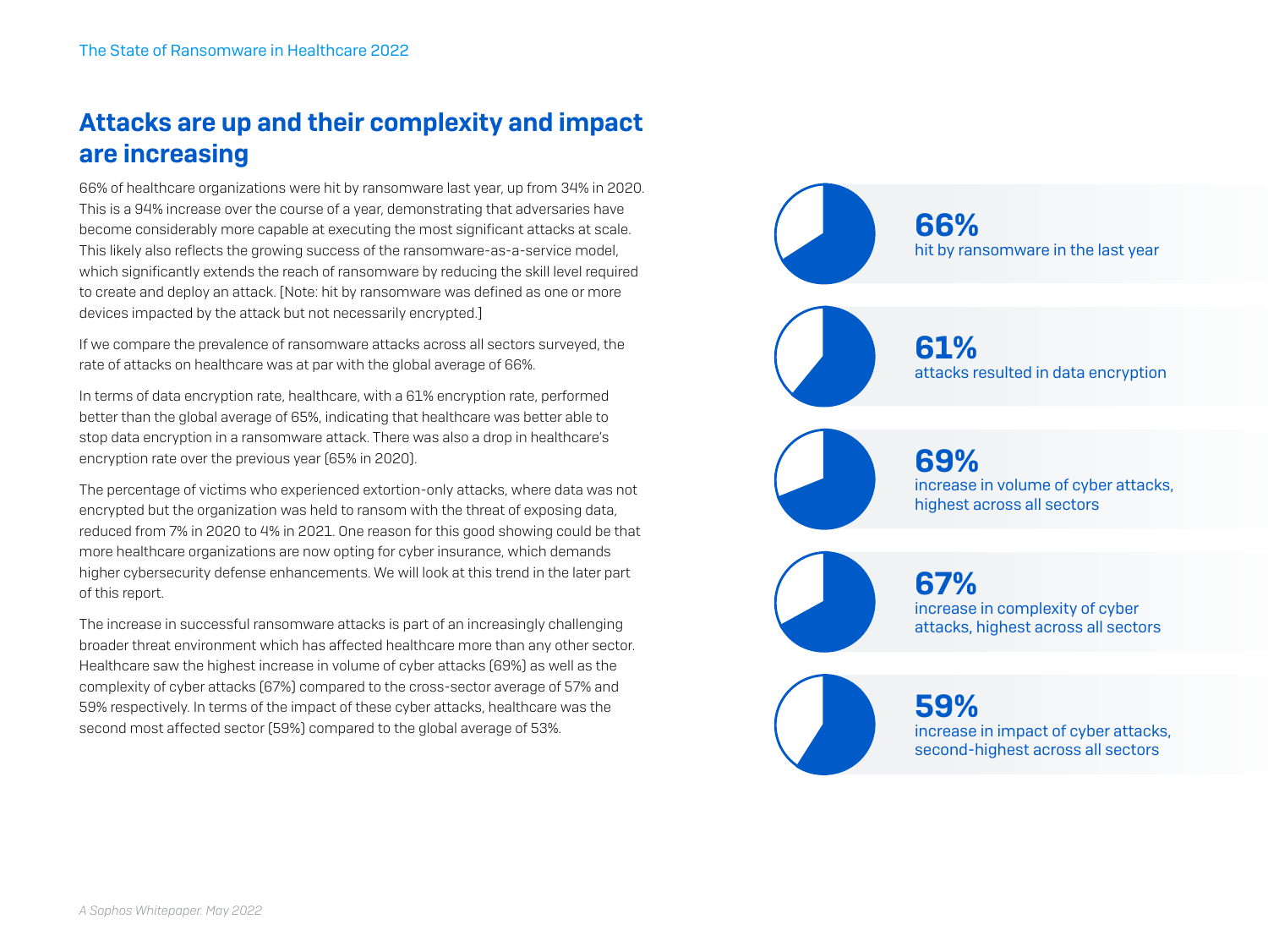## Healthcare is getting better at restoring data after an attack

As ransomware has become more prevalent, organizations have gotten better at dealing with the aftermath of an attack. 99% of healthcare organizations hit by ransomware in the last year now get some encrypted data back, up considerably from 93% last year.

Backups are the number one method used to restore data, used by 72% of healthcare organizations whose data was encrypted. At the same time, 61% reported that they paid the ransom to restore data, and 33% said they used other means to restore data. These numbers reflect the fact that many healthcare organizations use multiple restoration approaches to maximize the speed and efficacy with which they can get back up and running. In fact, overall, a little more than half (52%) of the respondents whose organizations' data had been encrypted used multiple methods to restore data.

Healthcare topped the chart (14%) for using all three methods in parallel to restore encrypted data: backups, ransom payment, and other means, compared with a global average of 7%. Healthcare is heavily dependent on data availability for continuity of its business operations. Lack of timely data can delay patient care, which can prove catastrophic. Healthcare's attempt to restore data using all available means is understandable.

While paying the ransom almost always gets some data back, the percentage of data restored after paying has dropped. On average, in 2021, healthcare organizations that paid the ransom got back only 65% of their data, down from 69% in 2020. Similarly, only 2% of those that paid the ransom in 2021 got ALL their data back, down from 8% in 2020.

99% got some encrypted data back

65% of encrypted data restored after paying the ransom

14% used three methods in parallel to restore

data – highest of all sectors

2% paid the ransom and got ALL the data back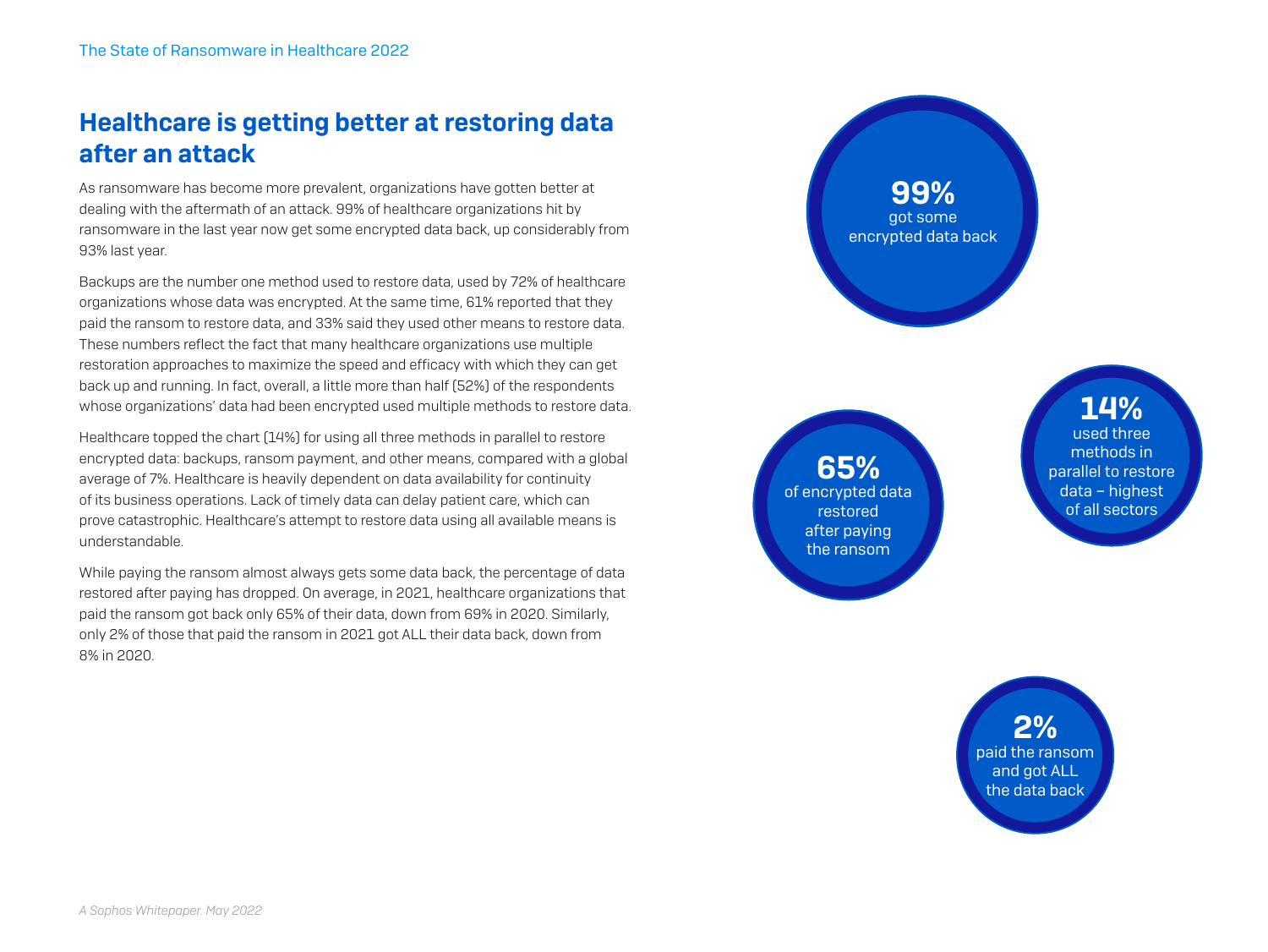#### Healthcare is most likely to pay the ransom

Healthcare is the sector most likely to pay the ransom, with 61% of respondents whose data was encrypted admitting to paying the ransom compared to the cross-sector average of 46%. This number is also almost double than the 34% who paid the ransom in 2020. The highest increase in the volume and complexity of attacks on healthcare as compared to all other sectors is a likely reason behind their high propensity to pay and overcome their limited preparedness in dealing with such attacks.

Other reasons, as we will see later in this report, could be the impact of ransomware that affects not only the encrypted databases and devices but also the operations and business revenues of healthcare organizations, leaving them in a rush for normalcy. Finally, the high attack remediation costs for healthcare – which is the second highest across sectors at US\$1.85M, as we will see ahead in this report – could be pushing healthcare organizations to pay up rather than spend on remediation costs.



61% 2021 34% 2020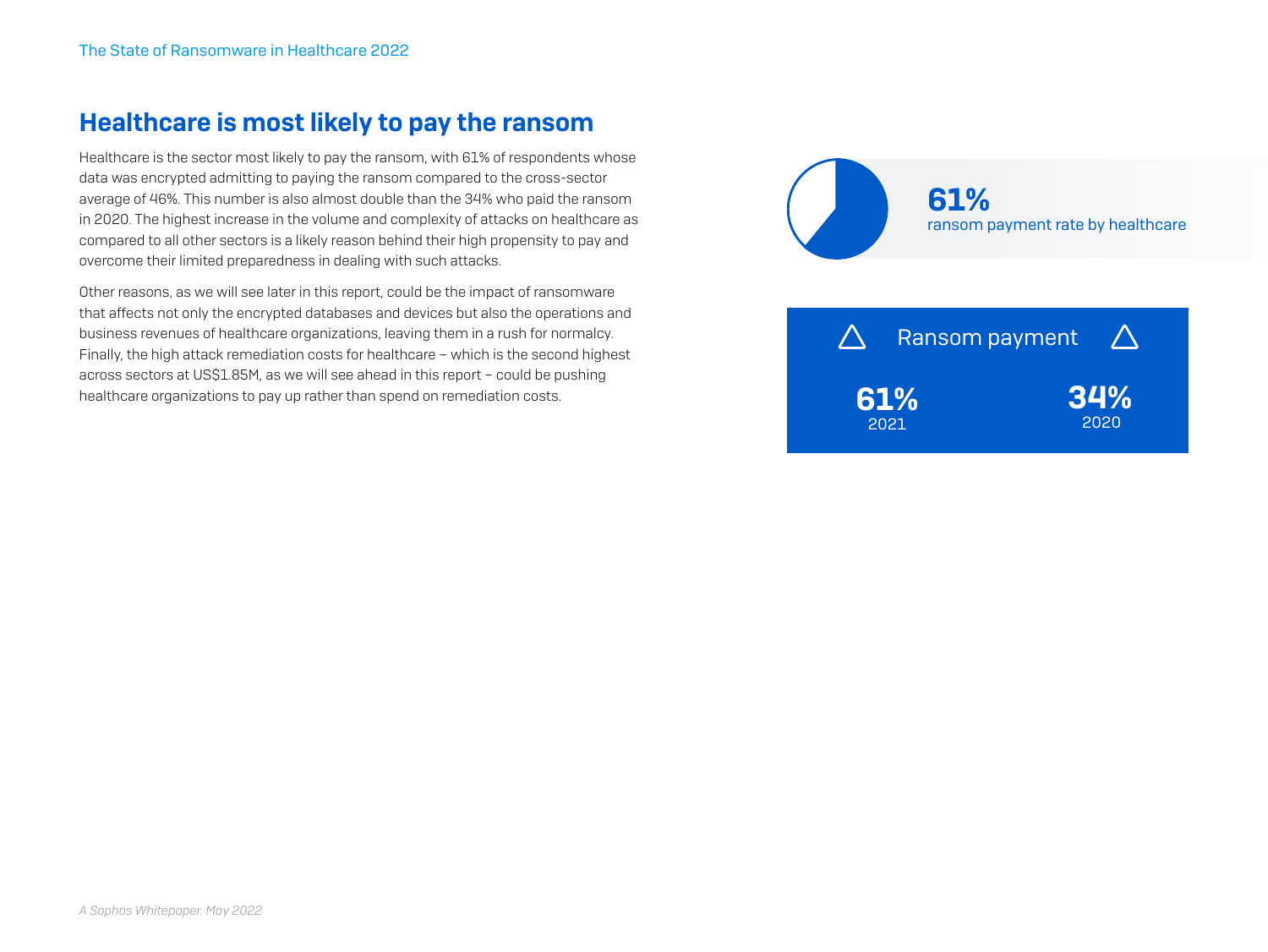#### Healthcare paid the least ransom amount

While healthcare is at the top of the list for volume of payments, it's actually at the bottom of the list for the amount paid. Overall, healthcare had the lowest average ransom payment (around US\$197K) of all named sectors. So, while there is a high occurrence of healthcare paying the ransom, the ransom amounts are relatively small. These low ransom payments are likely driven by the constrained finances of many healthcare organizations, particularly those in the public sector. They simply don't have more money for the attackers to squeeze out of them.

Interesting to note is that even though healthcare was the sector that paid the lowest ransoms, the overall amount of ransom paid by healthcare in 2021 actually went up by 33% compared to 2020.

Diving into the healthcare ransom payments in more detail, 60% of the ransom amounts were less than US\$50K. Only three respondents said their organization paid US\$1M or more. This is contrary to the trend seen for other sectors surveyed where over the last year, there has been an almost threefold increase in the proportion of victims paying ransoms of US\$1M or more: up from 4% in 2020 to 11% in 2021. In parallel, the percentage paying less than US\$10,000 dropped from one in three (34%) in 2020 to one in five (21%) in 2021.

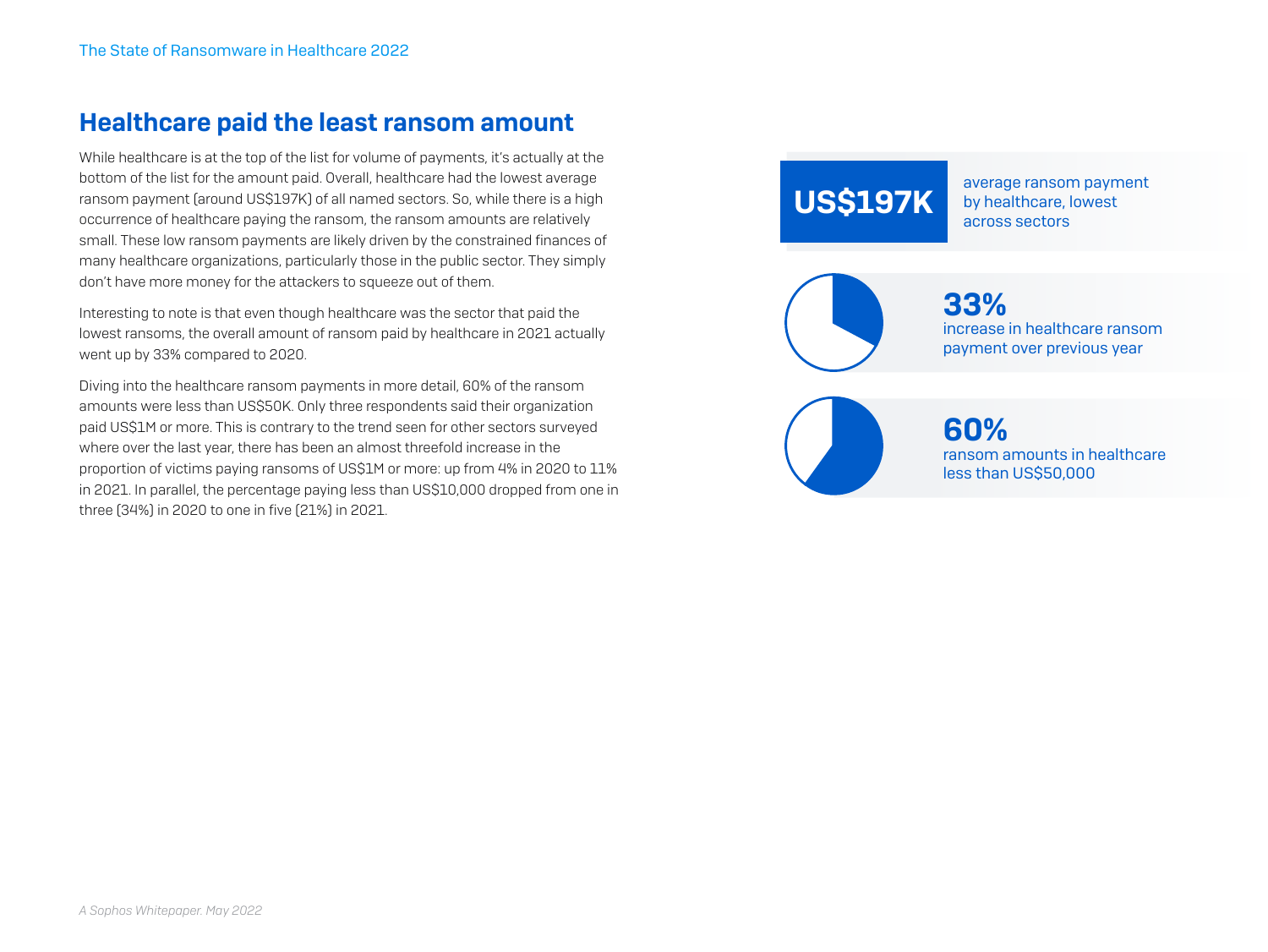## Ransomware has a major commercial and operational impact in healthcare

The ransom sums are just part of the story, and the impact of ransomware ranges much more widely than just the encrypted databases and devices. 94% of healthcare organizations hit by ransomware in the last year said the most significant attack impacted their ability to operate. Furthermore, 90% of private sector heathcare organizations said it caused them to lose business or revenue.

Across all sectors, the average cost to an organization to rectify the impact of the most recent ransomware attack was US\$1.4M in 2021, down from US\$1.85M in 2020. This reduction likely reflects the prevalence and impact of cyber insurance where the insurance providers are better able to guide victims swiftly and effectively through the incident response process, reducing the remediation cost.

However, in the case of healthcare, the average remediation cost went up from US\$1.27M in 2020 to US\$1.85M in 2021. In fact, healthcare ranked second in terms of the average cost involved to rectify a ransomware attack compared to the cross-sector average (US\$1.85M vs US\$1.4M). As we saw earlier in this report, ransomware attacks on healthcare almost doubled in the last year (66% in 2021 versus 34% in 2020). This may be a reason why healthcare organizations rank far behind other sectors in their ability to secure cyber insurance – we cover this in more detail later in the report. Lack of cybersecurity expertise, proliferation of medical IoT devices, vulnerable legacy systems, and the very nature of 24/7 operations (which leads to an inability to quickly remediate vulnerable systems) continue to affect the healthcare sector, driving up overall remediation costs.

44% of healthcare organizations that suffered an attack in the last year took up to a week to recover from the most significant attack, whereas 25% of them took upto one month – a long time for most organizations. The slowest recovery was reported by higher education and central/federal government where around two in five took over one month to recover.

Furthermore, some organizations continue to put their faith in ineffective defenses. Of the healthcare respondents whose organizations weren't hit by ransomware in the last year and don't expect to be hit in the future, 77% are basing this on approaches that don't stop organizations from being attacked: 50% cited backups and 43% cited cyber insurance as reasons why they don't anticipate an attack, with some selecting both options. While these elements help recover from an attack, they don't prevent it in the first place.

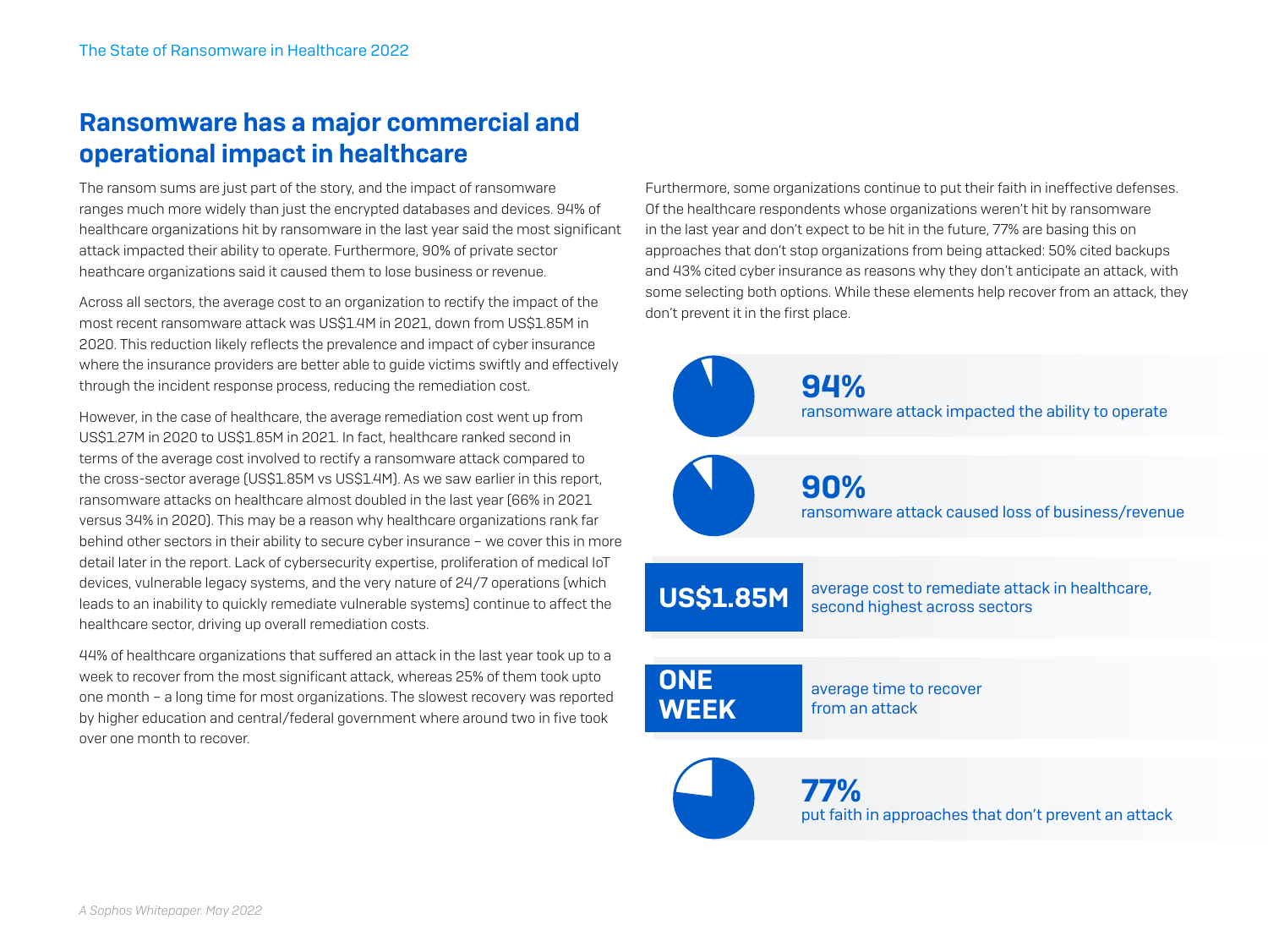## Healthcare organizations are finding it harder to get cyber insurance

Across all sectors, 83% of organizations have secured cyber insurance against ransomware. Comparatively, only 78% of healthcare organizations are covered, and 46% of them say there are exclusions or exceptions in their policies. Given the high rate of ransomware incidents in healthcare, this insurance coverage gap leaves many organizations exposed to the full cost of an attack.

Energy, oil/gas, and utilities are most likely to have coverage (89%) closely followed by retail (88%). Manufacturing and production stands last with only 75% having insurance coverage.

93% of those with cyber insurance in healthcare said the process for securing cover had changed over the last year with cyber insurance getting harder to secure. 51% reported that the level of cybersecurity they need to qualify is now higher, 45% said policies are now more complex, 48% said fewer companies offer cyber insurance, 46% stated that the process takes longer, and 34% said it is more expensive.

These changes are closely linked to ransomware, which is the single largest driver of cyber insurance claims. In recent years, ransom attacks have increased and ransoms and payout costs have soared. As a result, some insurance providers have left the market as it has simply become unprofitable for them. Those that remain are looking to reduce risk and exposure. They're also pushing up prices considerably.

With fewer organizations providing cyber cover, it's a sellers' market. They call the shots and they can be selective about which clients they cover. Having strong cyber defenses will significantly improve an organization's ability to secure the cover they need.

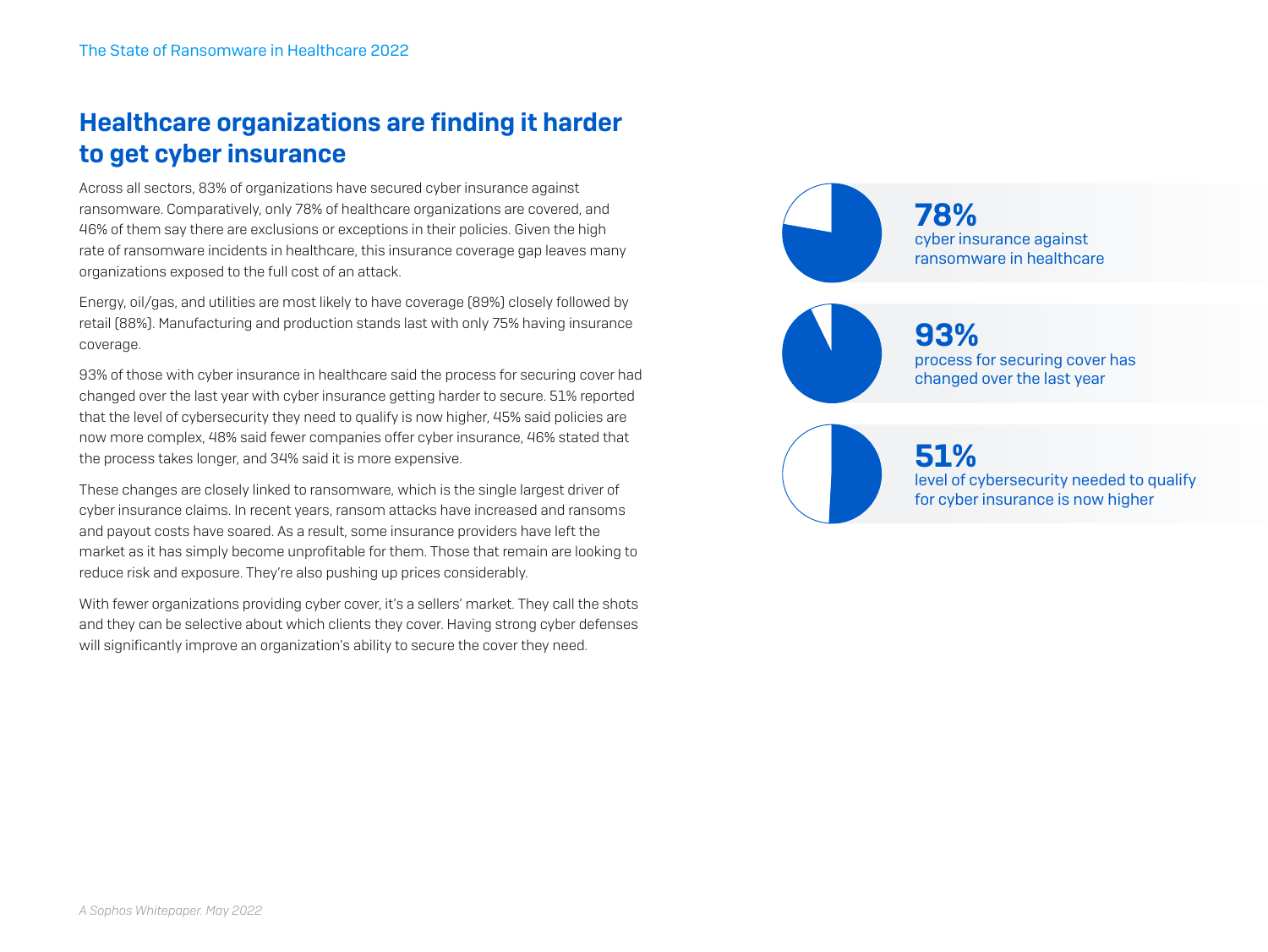# Cyber insurance is driving improvements to cyber defenses

As the cyber insurance market hardens and it becomes more challenging to secure coverage, 97% of healthcare organizations that have cyber insurance have made changes to their cyber defenses in order to improve their cyber insurance positions. 66% have implemented new technologies and services, 52% have increased staff training and education activities, and 49% have changed processes and behaviors.

The hardening of the cyber insurance market is driven in large part by the increase in ransomware payouts and is becoming a forcing function for cyber defense enhancements.

97% have changed cyber defenses to improve insurance position

> 66% have implemented new technologies/ **services**

52% have increased staff training/education activities

> 49% have changed processes/ behaviors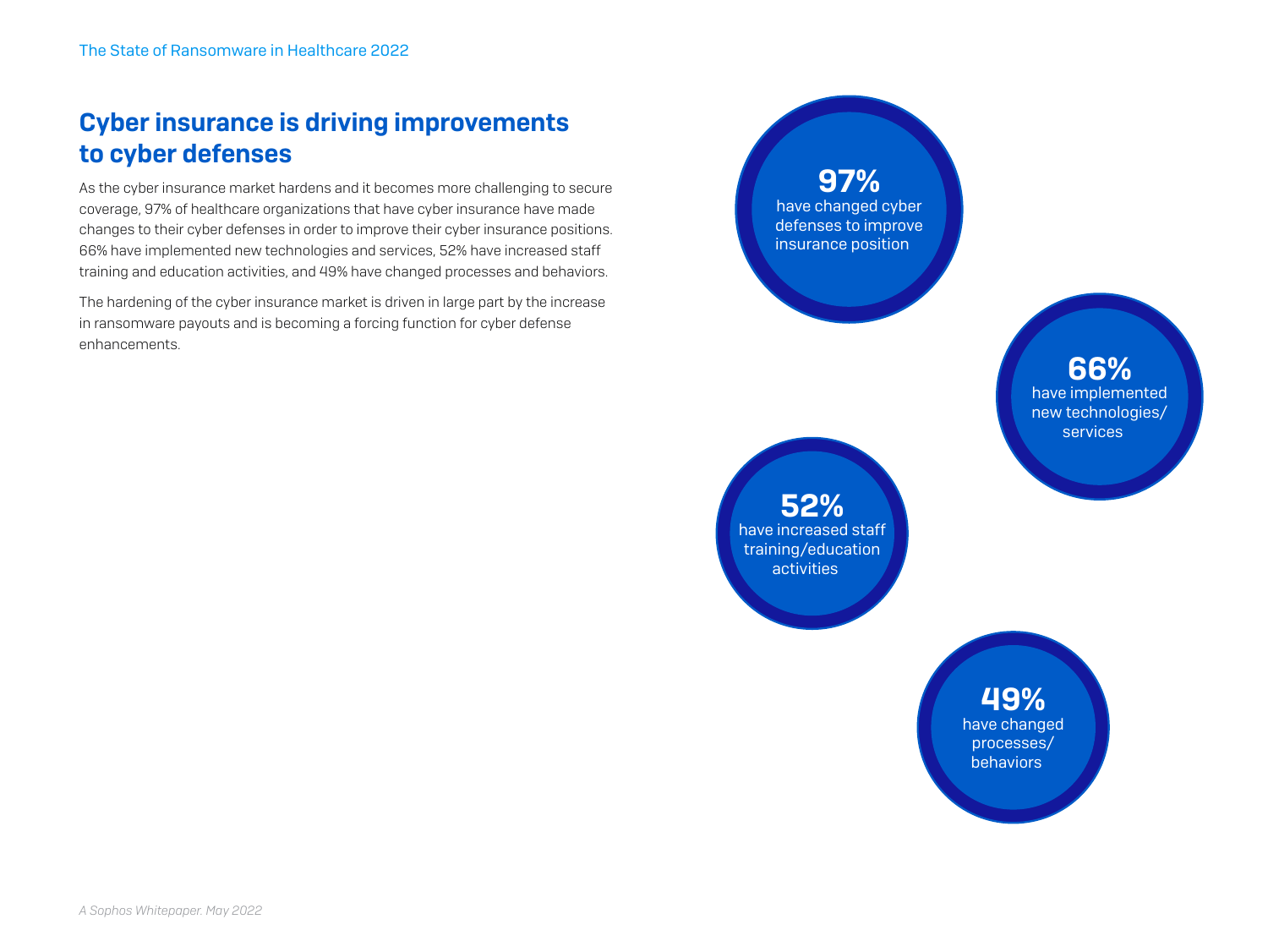# Cyber insurance pays out in almost all ransomware claims

Reassuringly for healthcare organizations with cyber insurance cover, 97% that were hit by ransomware and had cyber insurance that covered ransomware said the policy paid out in the most significant attack. 81% of respondents reported that their insurer paid cleanup costs i.e., costs incurred to get the organization up and running again. Conversely, 47% reported that the insurer paid the ransom. Looking at what cyber insurance coverage paid for across all sectors, the survey reveals an increase in the payment of cleanup costs and a decrease in ransom payments by insurers compared with the findings of our 2020 survey.

However, the rate of ransom payouts varied considerably by sector. The highest rates were reported in lower education (K-12/primary/secondary) at 53%, state/ local government at 49%, and healthcare at 47%. The lowest payouts came from manufacturing and production at 30% and financial services at 32%. It's interesting to note that the sectors with the lowest rate of ransom payments are also the ones able to recover fastest from incidents, emphasizing the importance of disaster recovery preparation.

It's worth noting that while cyber insurance can help an organization get to its previous state, it doesn't cover "betterment" i.e., investing in better technologies and services to address weaknesses that led to the attack.

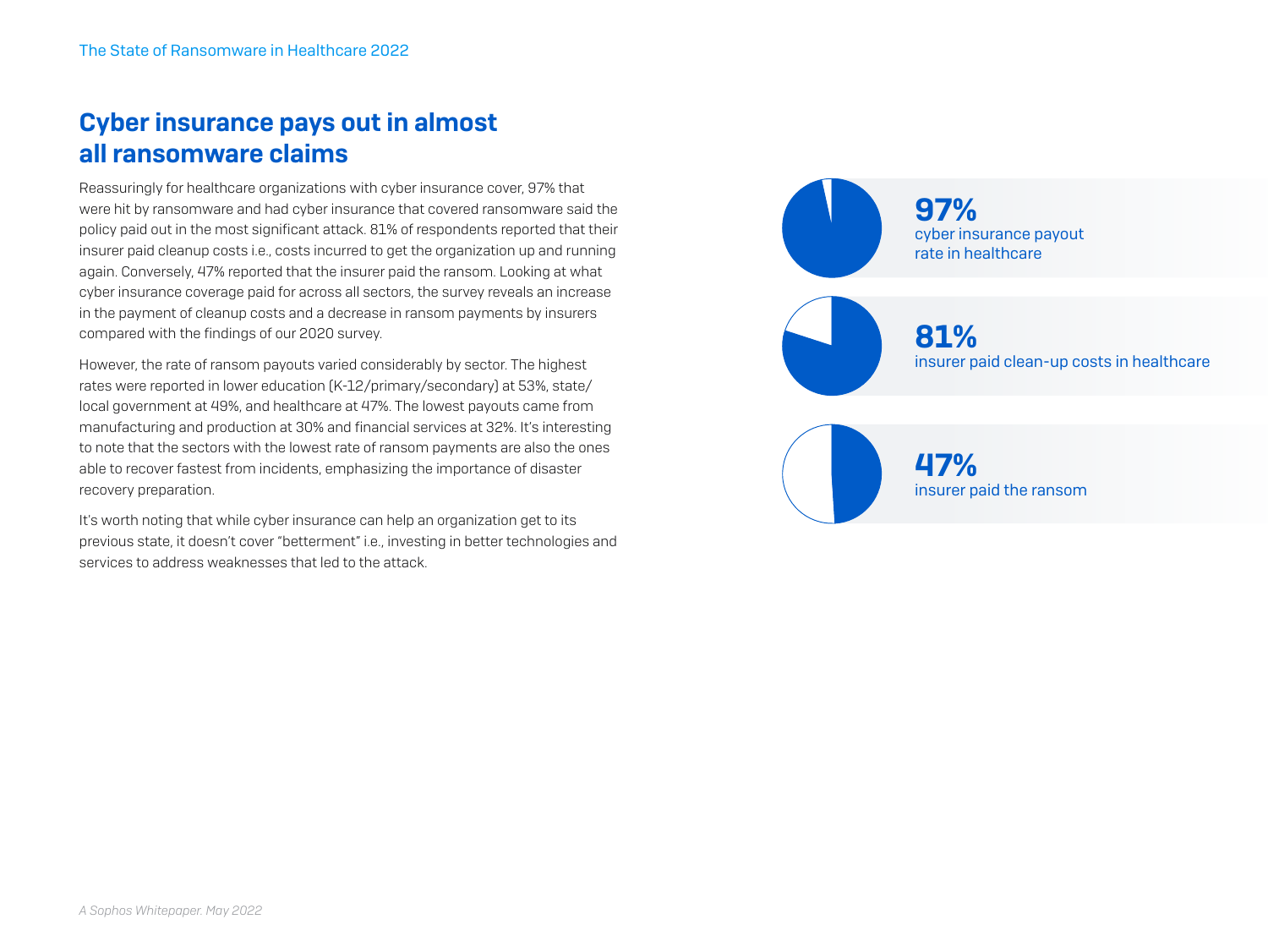## **Conclusion**

The ransomware challenge facing organizations continues to grow. The proportion of healthcare organizations directly impacted by ransomware has almost doubled in 12 months: from just over a third in 2020 to two thirds in 2021.

In the face of this near-normalization, healthcare organizations have gotten better at dealing with the aftermath of an attack: virtually everyone now gets some encrypted data back and nearly three quarters are able to use backups to restore data.

At the same time, the proportion of encrypted healthcare data being restored after paying the ransom has dropped, down to 65% on average.

Healthcare made the lowest average ransom payment (US\$197K).

Ransomware impacts healthcare operations, business, and revenue. Most healthcare organizations are choosing to reduce the financial risk associated with such attacks by taking cyber insurance. For them, it is reassuring to know that insurers pay some costs in almost all claims. However, it's getting harder for organizations to secure coverage. This has driven almost all healthcare organizations to make changes to their cyber defenses to improve their cyber insurance position.

Whether you are looking to secure insurance cover or not, optimizing your cybersecurity is imperative for all organizations. Our five top tips are:

- $\rightarrow$  Ensure high-quality defenses at all points in your environment. Review your security controls and make sure they continue to meet your needs.
- $\rightarrow$  Proactively hunt for threats so you can stop adversaries before they can execute their attack – if you don't have the time or skills in house, work with a specialist MDR cybersecurity service
- $\rightarrow$  Harden your environment by searching for and closing down security gaps: unpatched devices, unprotected machines, open RDP ports, etc.. Extended Detection and Response (XDR) is ideal for this purpose.
- $\rightarrow$  Prepare for the worst. Know what to do if a cyber incident occurs and who you need to contact.
- $\rightarrow$  Make backups, and practice restoring from them. Your goal is to get back up and running quickly, with minimum disruption.

For detailed information on individual ransomware groups, see the [Sophos ransomware threat intelligence center.](https://news.sophos.com/en-us/2022/03/17/the-ransomware-threat-intelligence-center/)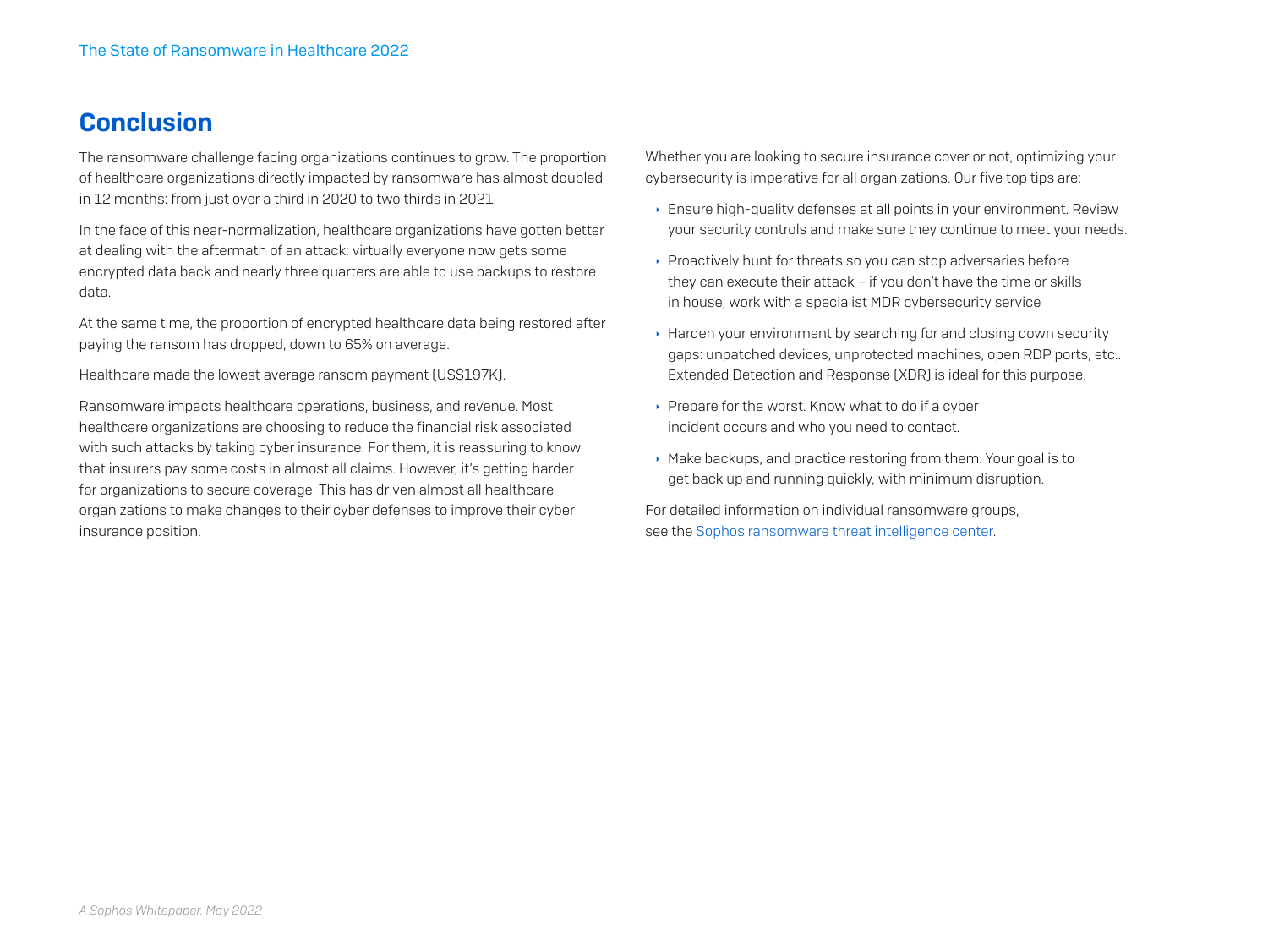

#### How Healthcare Stacks: Ransomware Attacks by Sector

*In the last year, has your organization been hit by ransomware? [n=5,600]*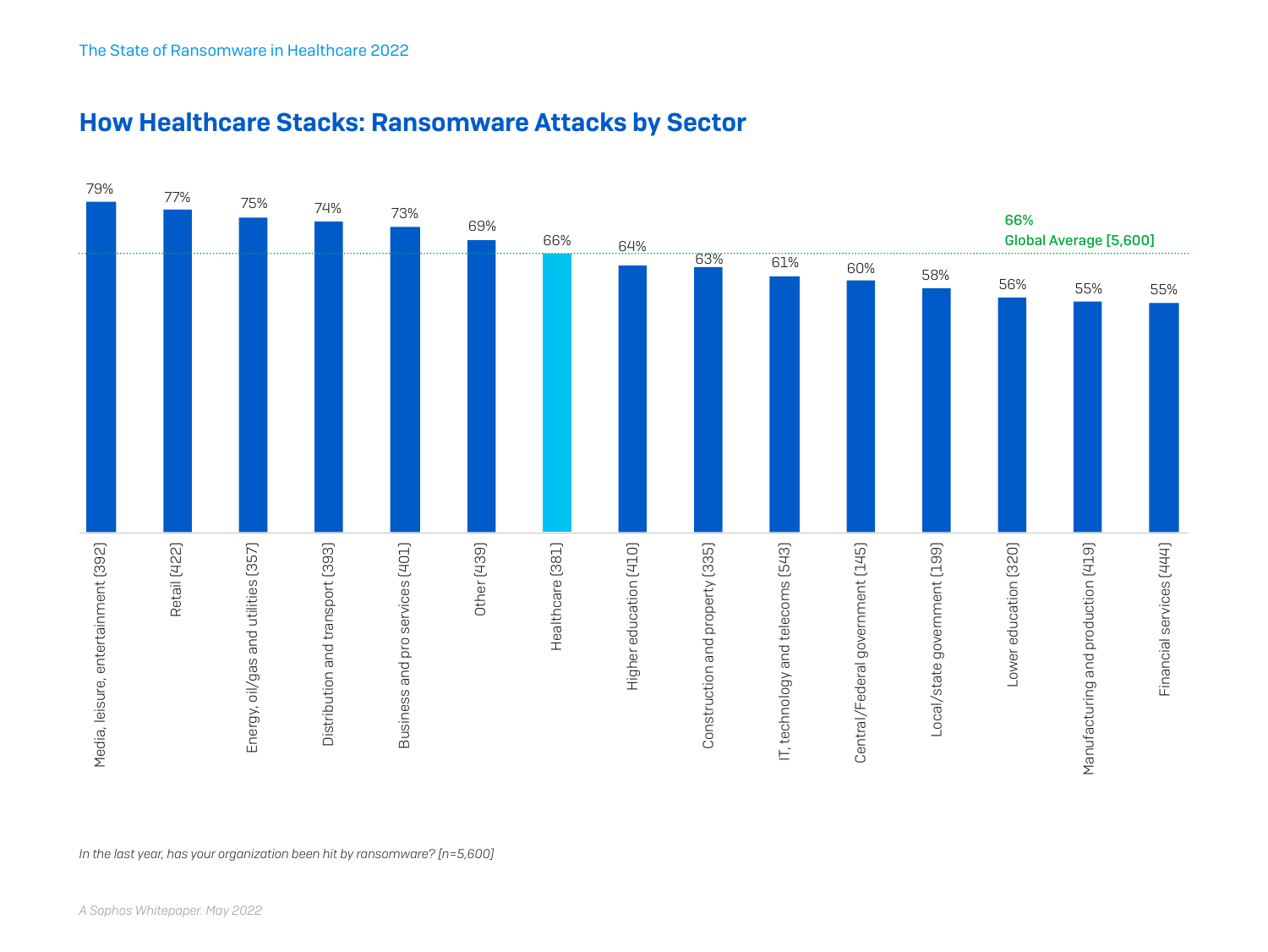

#### How Healthcare Stacks: Data Encryption Rate by Sector

*Did the cybercriminals succeed in encrypting your organization's data in the most significant ransomware attack?* 

*(n=3,702 organizations hit by ransomware in the last year): Yes*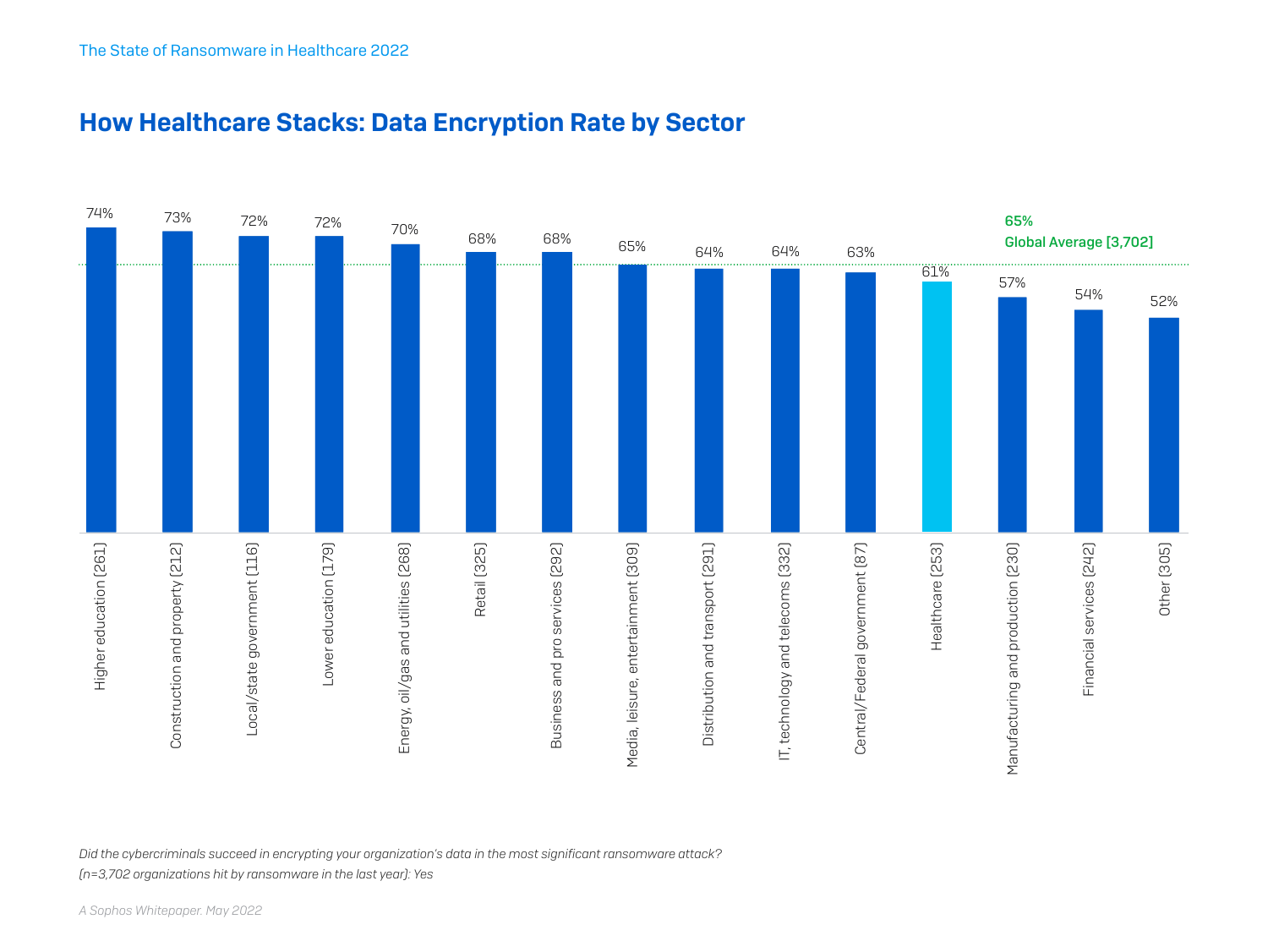

#### Healthcare Is Most Likely to Pay the Ransom

*Did your organization get any data back in the most significant ransomware attack?* 

*(n=2,398 organizations that had data encrypted): Yes, we paid the ransom and got data back*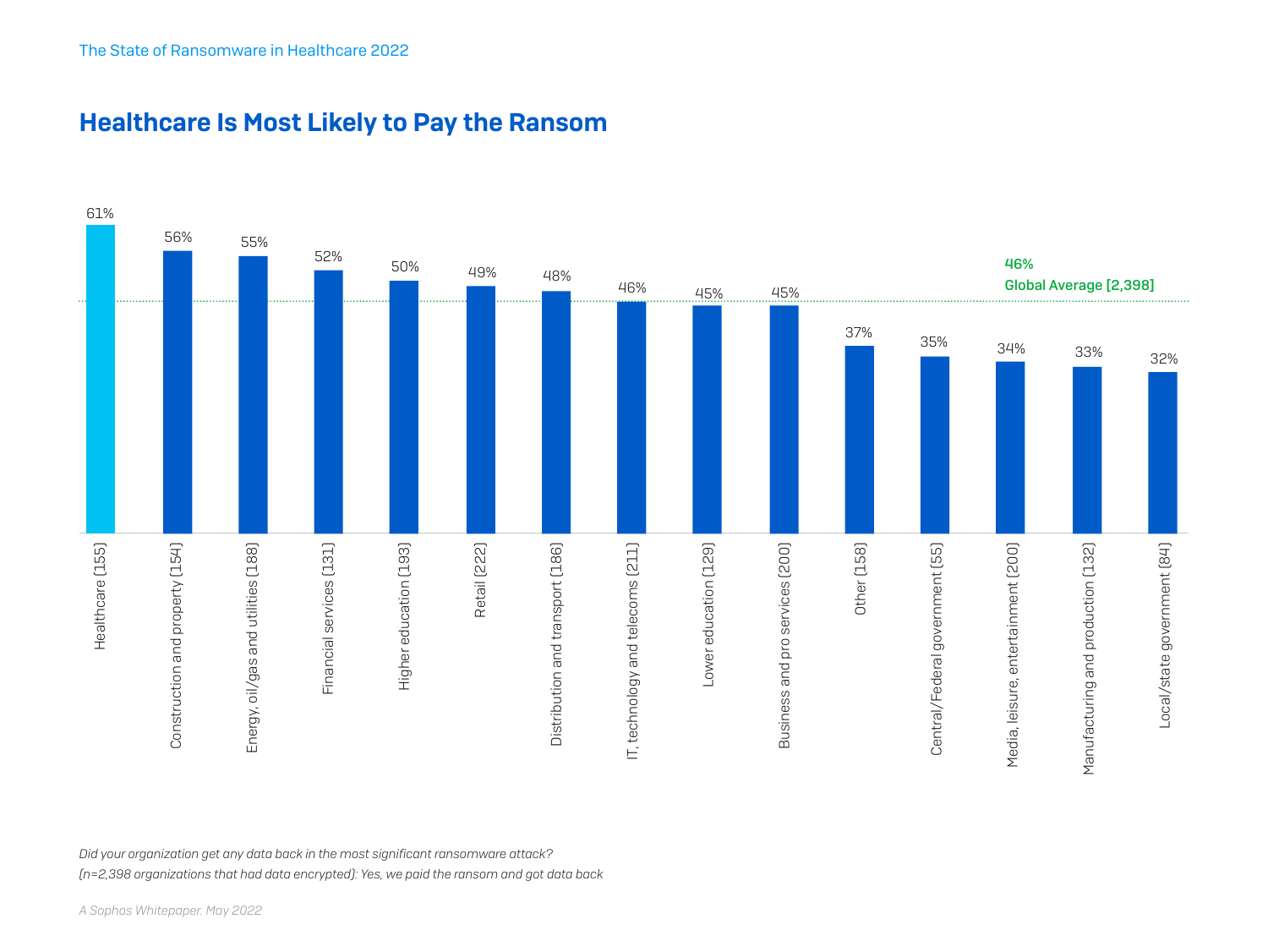## Less Data Is Recovered by Healthcare Than In the Previous Year After Paying the Ransom



*How much of your organization's data did you get back in the most significant ransomware attack? (94/25 healthcare organizations that paid the ransom and got data back)*

*A Sophos Whitepaper. May 2022*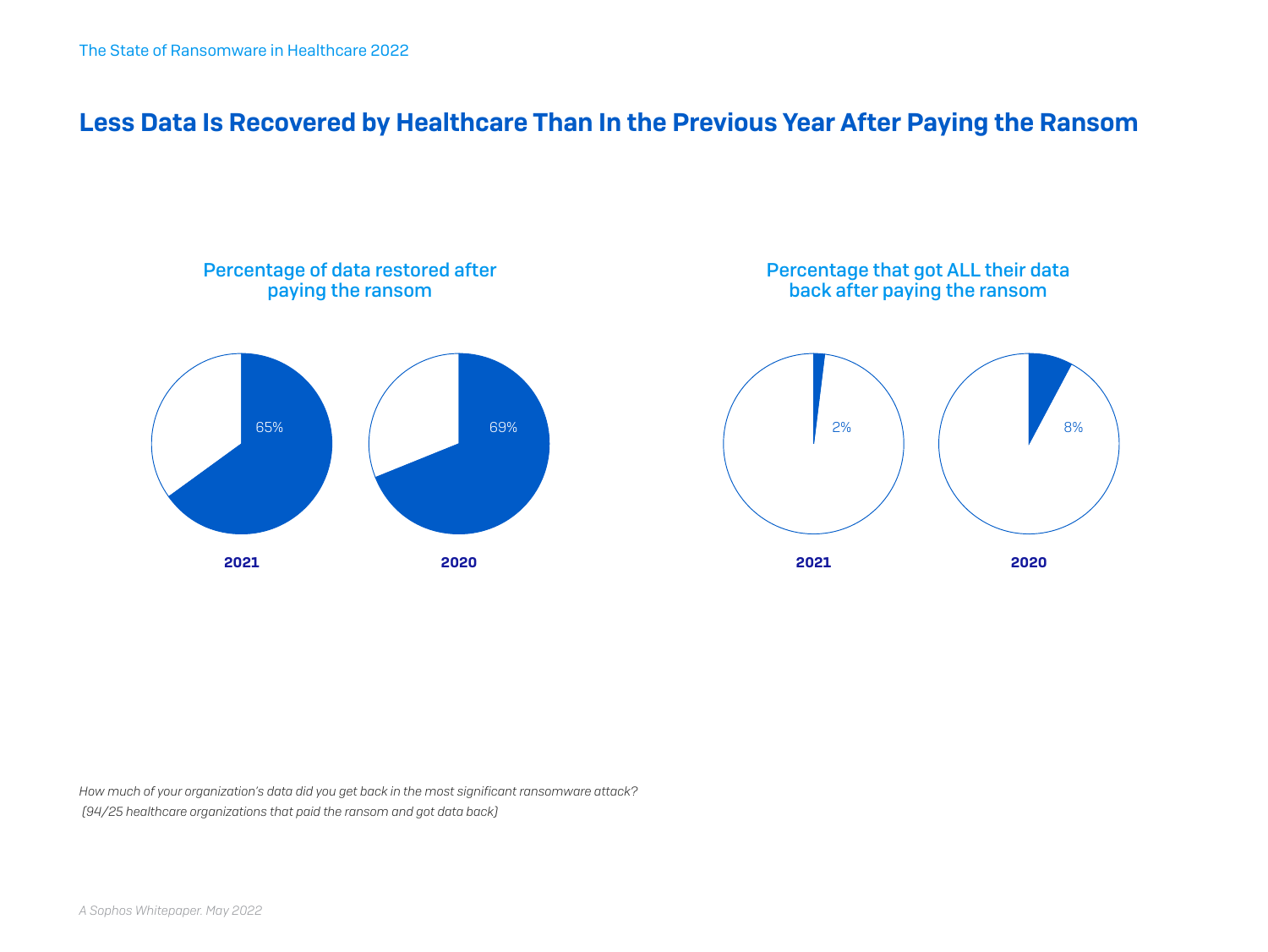

#### Healthcare Is Most Likely to Use All Three Methods to Restore Data

*Did your organization get any data back in the most significant ransomware attack?* 

*(2,398 organizations that had data encrypted): Yes, we used all three methods (backups, ransom payment, and other means) of getting the data back*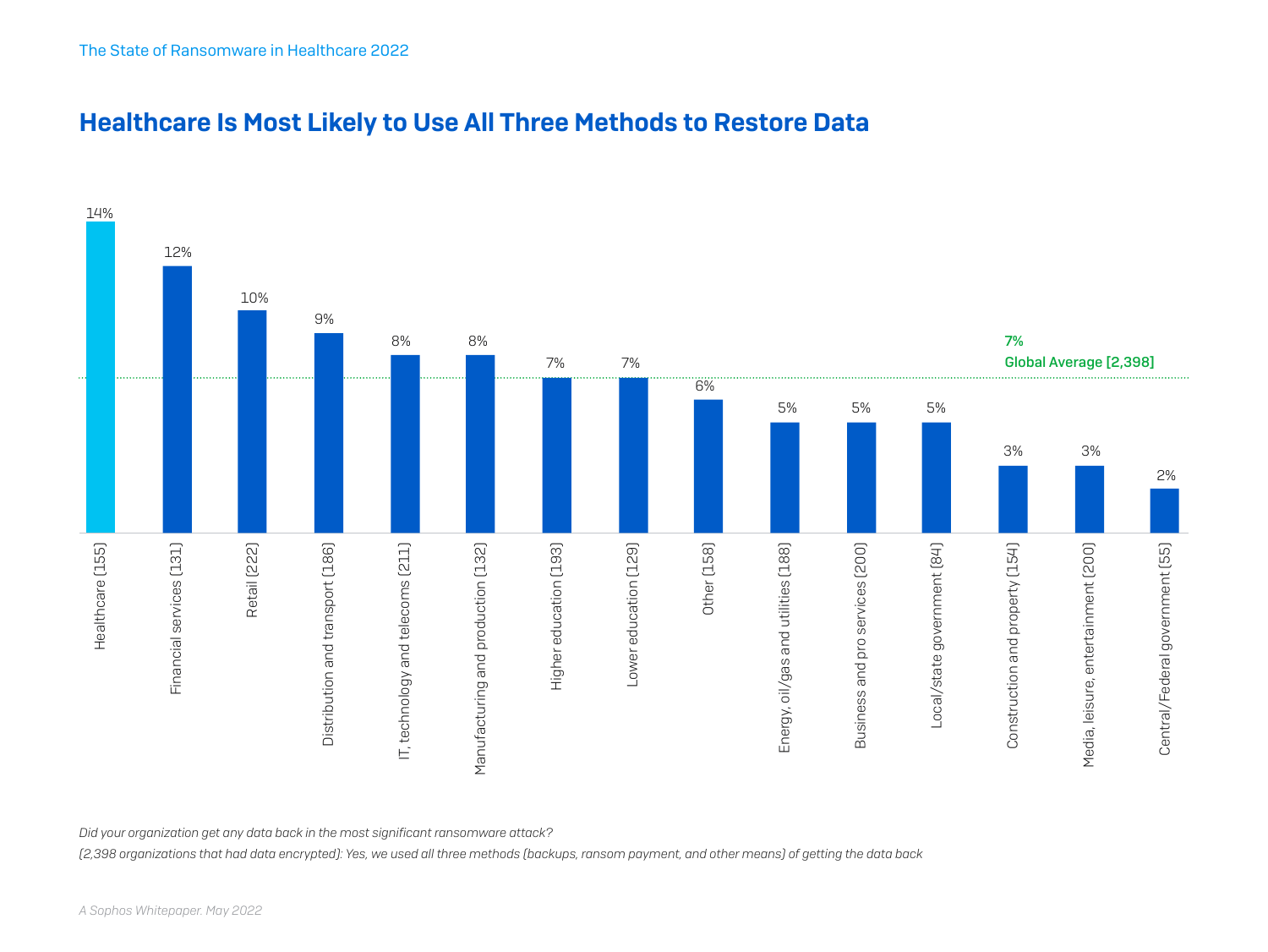#### Healthcare Made The Lowest Ransom Payments



*How much was the ransom payment your organization paid in the most significant ransomware attack? US\$. Base number in chart. Excluding "Don't know" responses.N.B. For sectors with low base numbers, findings should be considered indicative.*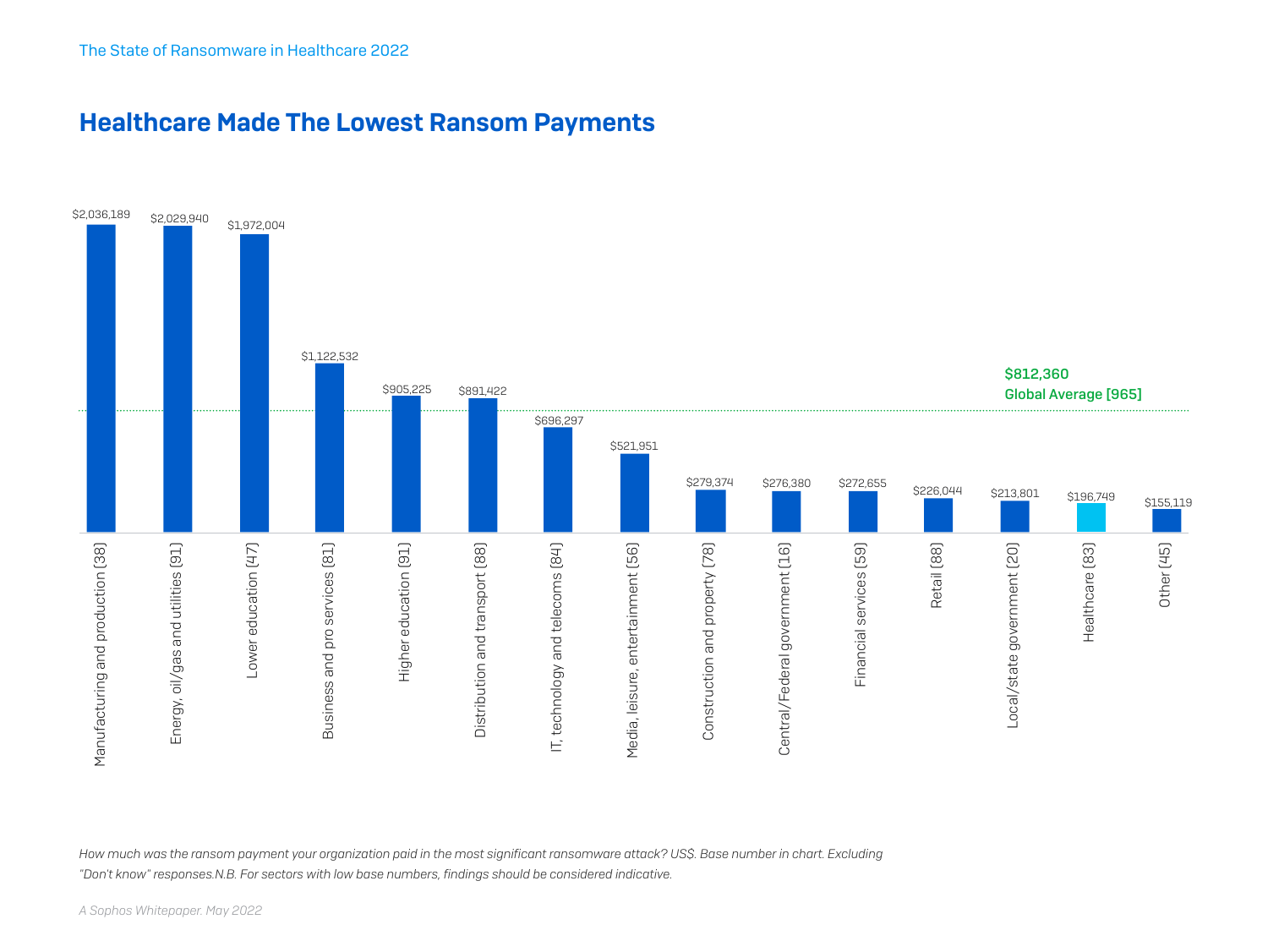

#### How Heathcare Stacks: Change In Experience of Cyber Attacks Over the Last Year

*With regards to volume, complexity, and impact, how has your organization's experience of cyber attacks changed over the last year? (n=5,600): Increased a lot, Increased a little*

Increase in complexity of cyber attacks  $\blacksquare$  Increase in impact of cyber attacks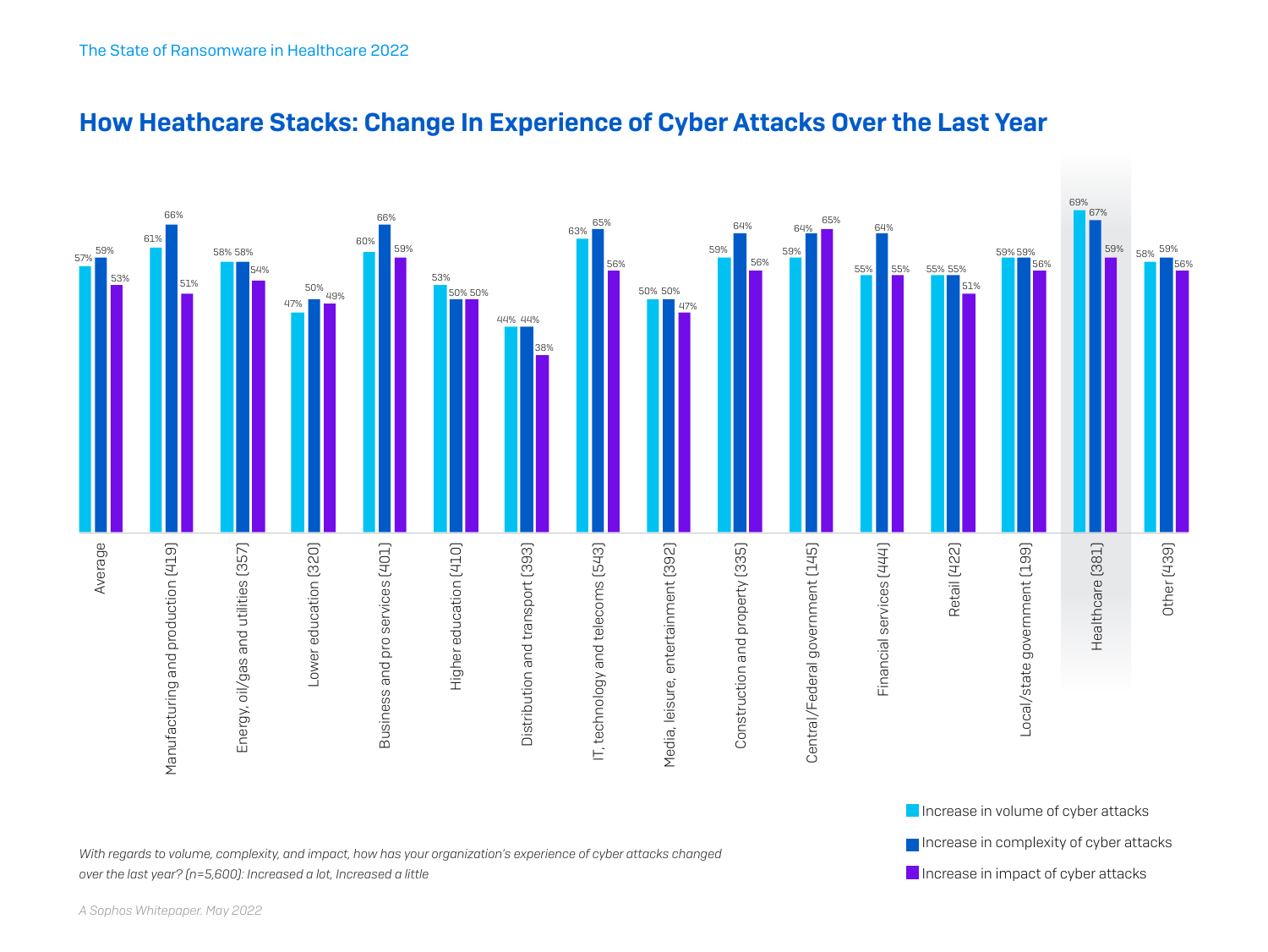

## Ransomware Remediation Costs in Healthcare Are Above the Global Average

What was the approximate cost to your organization to rectify the impacts of the most recent ransomware attack (considering downtime, people *time device cost, network cost, lost opportunity, ransomware paid etc.)? (3,702 organizations that were hit by ransomware)*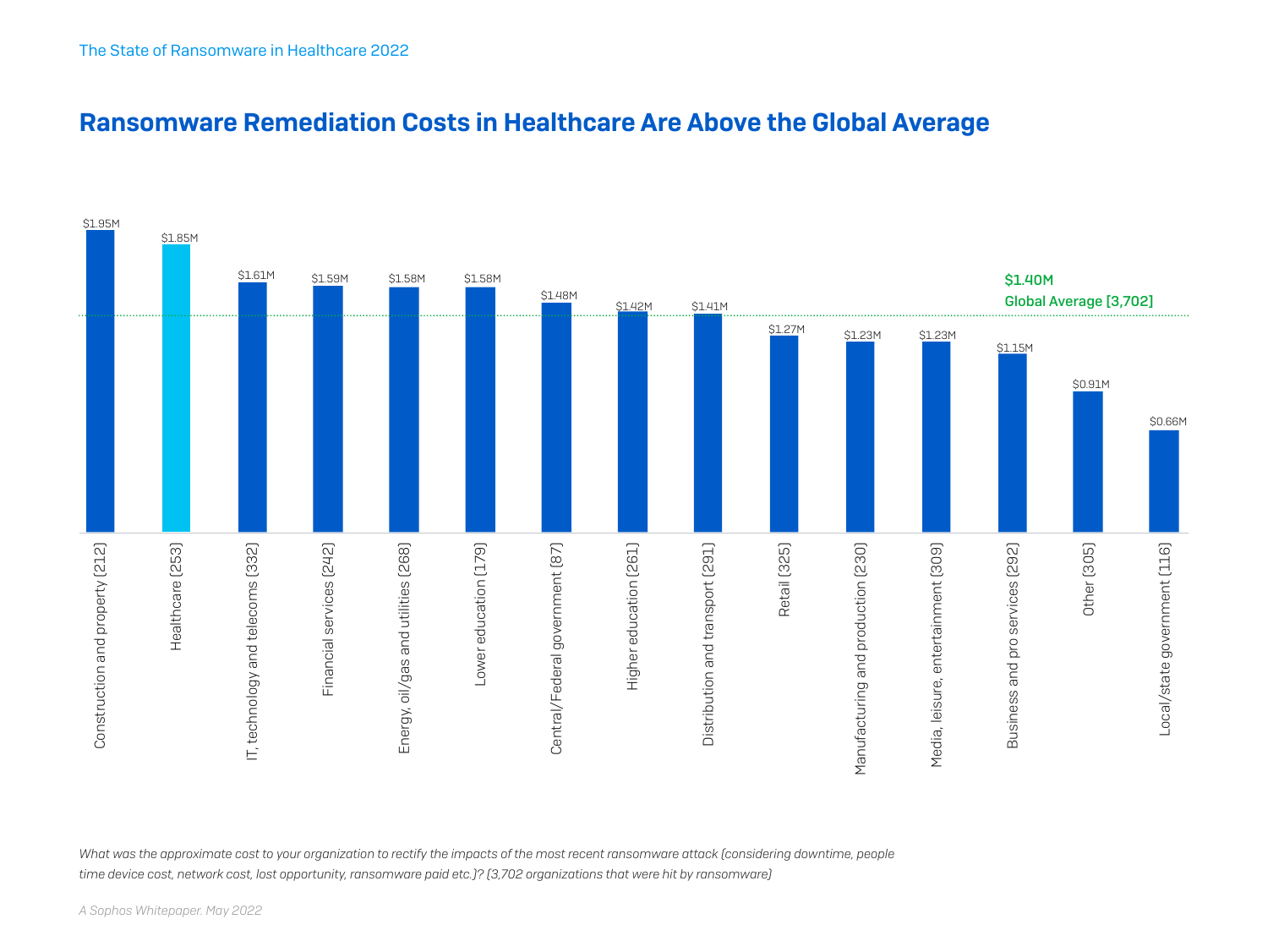

#### Healthcare Has Below Average Rate of Cyber Insurance Coverage

*Does your organization have cyber insurance that covers it if it is hit by ransomware? (base numbers in chart).* 

*Yes; Yes, but there are exceptions/exclusions in our policy*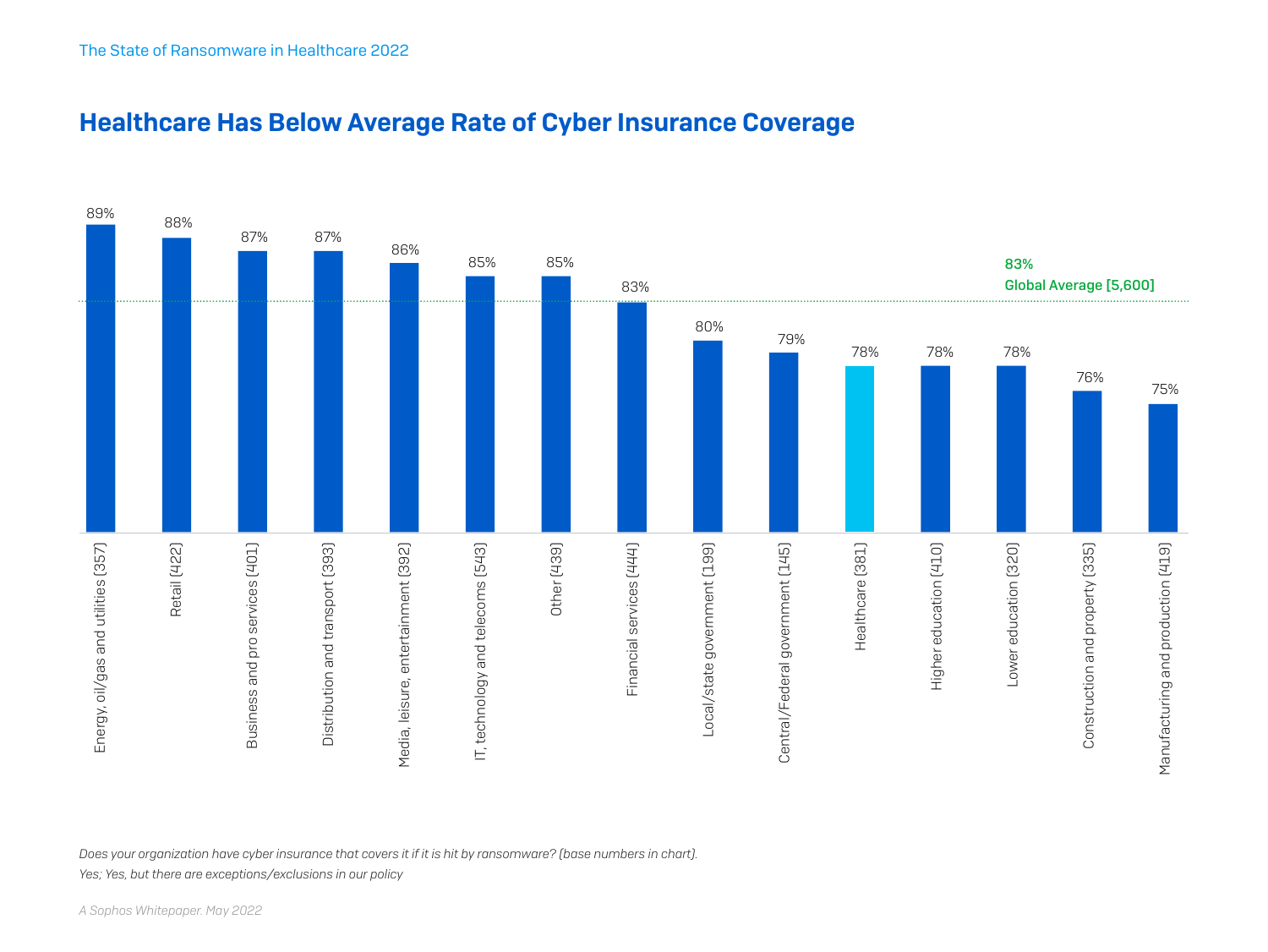

Insurance paid the ransom Insurance paid other costs

#### How Healthcare Stacks: Cyber Insurance Pay-out Rate by Sector

*had cyber insurance cover against ransomware). Yes, it paid clean-up costs (e.g. cost to get the organization back up and running); Yes, it paid the ransom; Yes, it paid other costs (e.g. cost of downtime, lost opportunity etc.)*